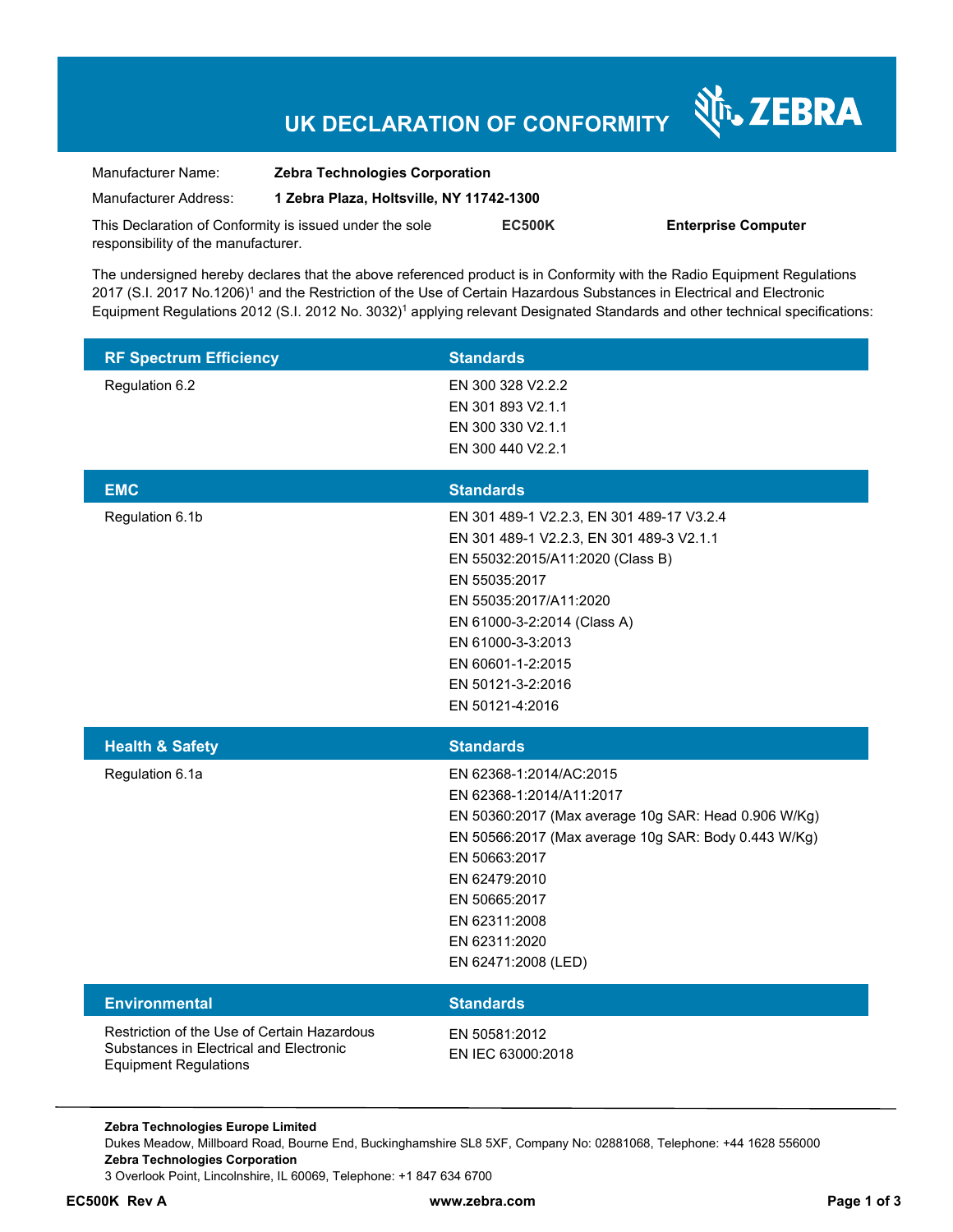# **UK DECLARATION OF CONFORMITY**

With regard to the Radio Equipment Regulations 2017 (S.I. 2017 No.1206)<sup>1</sup>, the conformity assessment procedure referred to in regulation 41(4)(a) and detailed in Schedule 2 has been followed.

 $^{\rm 1}$  As amended by applicable EU withdrawal legislation implemented at the time of issuing this declaration

#### **Signed on behalf of Zebra Technologies Corporation**

*(Signature of authorized person)* Marco Belli Rev: A Alexander Communication of the Communication of the Communication of the Communication of the Communication of the Communication of the Communication of the Communication of the Communication of the Comm Sr. Manager, Regulatory **Date: 1 September 2021** Place: Bourne End, UK

र्शे<sub>ि</sub>, ZEBRA